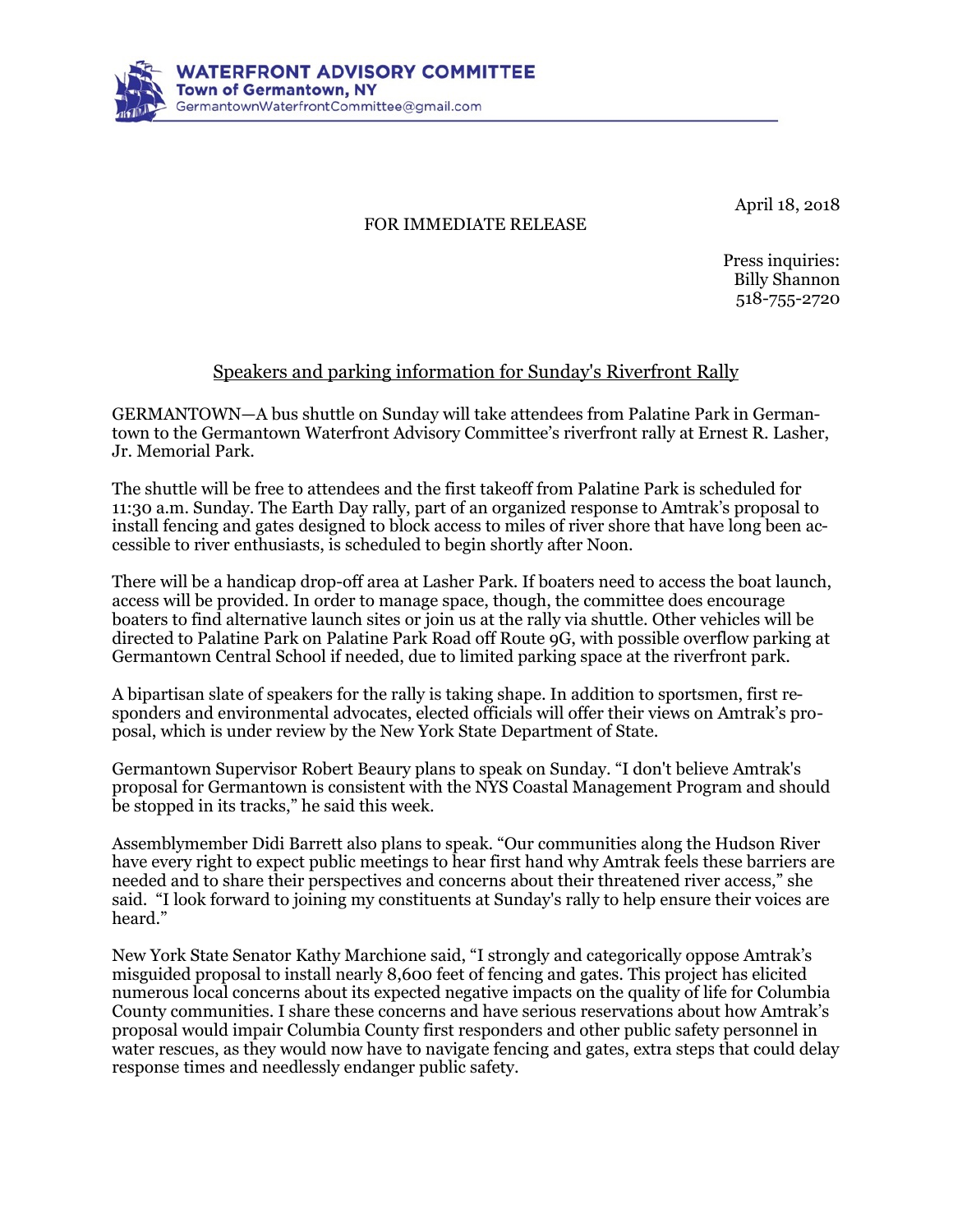

"In addition," Marchione said, "Amtrak's proposal would severely limit local access to the Hudson River and would undo years of tradition that allowed for regular access to this critical waterway, as well as affecting the area's scenic beauty."

Marchione added, "I am proud to stand with citizens and local elected leaders in Germantown, Livingston, Clermont, Stuyvesant and Stockport in opposing this project."

Jen Crawford, chairperson of the Germantown Waterfront Advisory Committee, will offer opening remarks at the rally.

"This proposal from Amtrak could not have come at a better time for the town of Germantown: we are already organized and inspired," Crawford said. "Thanks to a grant from the NYS Department of State, a committee of local volunteers has been studying our waterfront and conducting public visioning sessions for over a year now. This proposal is not consistent with our town's goals, and it is not consistent with the state's Coastal Management Program. We've done our homework, but Amtrak has not. I'm thoroughly impressed with the dedication and enthusiasm of my fellow Germantownies, and invite everyone else to come hear what we river rats have to say."

Former longtime Germantown Supervisor George Sharpe, who also has more than fifty years of active firefighter experience, said, "The main point I want to share Sunday is safety to and from the river—'our poor person's park' along our beautiful shore. Maximum safety exists more today than ever before and I have the facts to share and prove that point. Actually the fences and gates will hinder safety.

"Our three parks—Cheviot Park, Anchorage Dock Park, and our Ernest R. Lasher, Jr. Memorial Park (Ernest gave his life in Vietnam fighting a political war, while in the U.S. Army)—all of these parks border the Emergency Rescue Road that runs from North Germantown to Tivoli."

Sharpe added, "I will give a short history on the safety, the use, the need, the enjoyment, the participation, the beauty and the volunteer effort to keep our—your—park busy and beautiful."

Jennifer Benson, outreach coordinator for Riverkeeper, plans to speak on Sunday as well.

"As proponents of public access, Riverkeeper shares the concerns expressed by river communities about Amtrak's proposal for installing gates and or fences along the railroad right-of-way," Benson said. "For decades, these communities have enjoyed access to the Hudson River and held annual cleanups and restoration projects. They deserve a full opportunity to participate in decision-making processes that affect local quality of life. Public meetings are needed in each municipality where specific data and justifications for the projects can be shared, and questions answered. A 30-day public comment period should begin only after the conclusion of the final public meeting."

Jeff Anzevino, Scenic Hudson's director of land use advocacy, will also speak at the rally and said, regarding the proposed Amtrak barriers: "Because the railroad was constructed on fill along the shoreline over 150 years ago, places to enjoy the river are few and far between. Hungering for river access, people found places between the railroad and river to enjoy boating, fishing, windsurfing and iceboating. Amtrak's proposed gates and fences could prevent these activi-